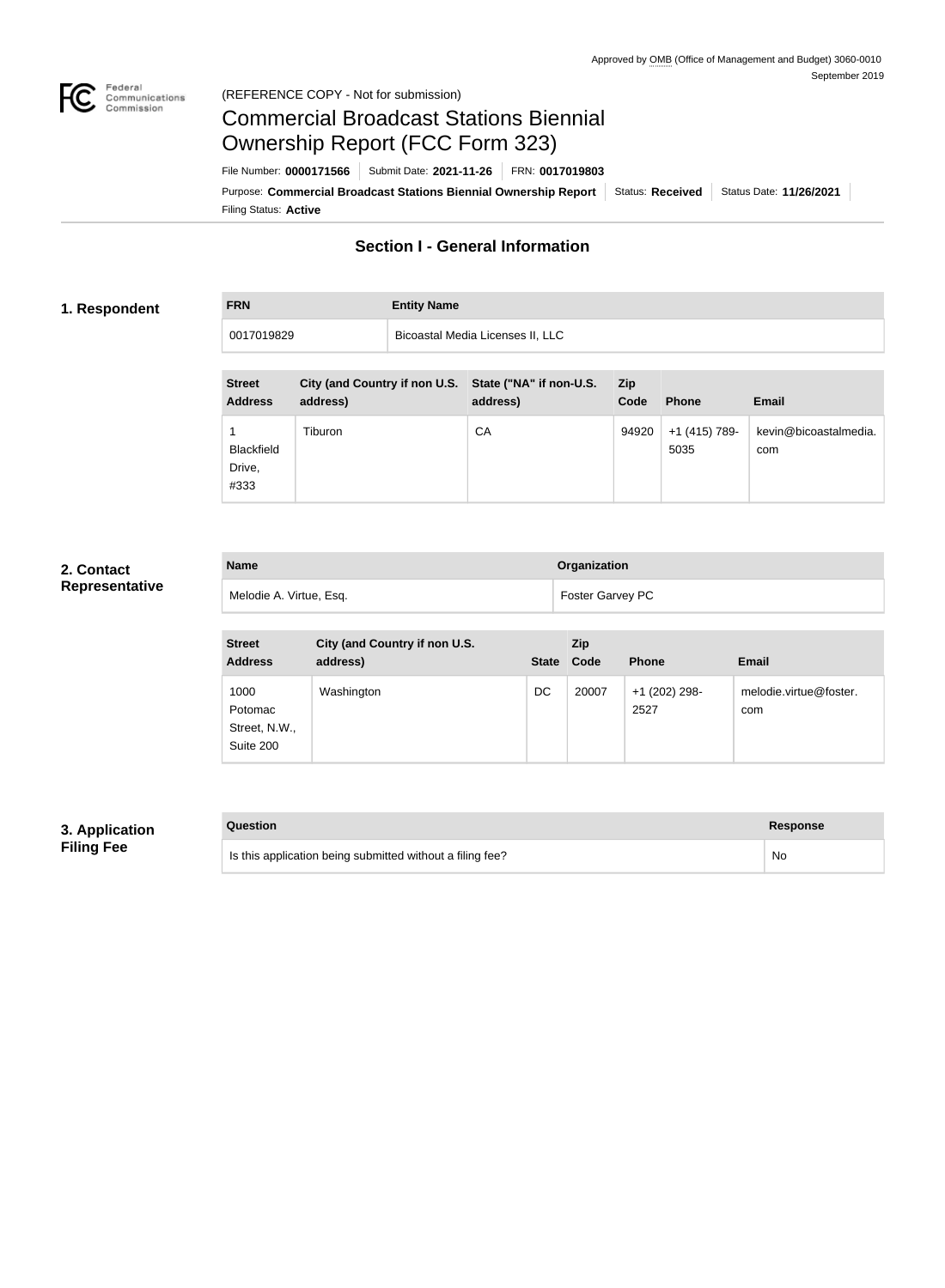| <b>Fees</b> | <b>Application Type</b> | <b>Form Number</b> | <b>Fee Code</b> | Quantity | <b>Fee Amount</b> | <b>Subtotal</b> |
|-------------|-------------------------|--------------------|-----------------|----------|-------------------|-----------------|
|             | Biennial                | Form 323           | <b>MAR</b>      | 10       | 85                | \$850.00        |
|             |                         |                    |                 |          | Total             | \$850.00        |

# **4. Nature of Respondent**

| (a) Provide the following information about the Respondent: |                           |
|-------------------------------------------------------------|---------------------------|
| <b>Relationship to stations/permits</b>                     | Licensee                  |
| <b>Nature of Respondent</b>                                 | Limited liability company |

**(b) Provide the following information about this report:**

| <b>Purpose</b> | Biennial                                                                                                                                                                               |
|----------------|----------------------------------------------------------------------------------------------------------------------------------------------------------------------------------------|
| "As of" date   | 10/01/2021                                                                                                                                                                             |
|                | When filing a biennial ownership report or validating<br>and resubmitting a prior biennial ownership report, this<br>date must be Oct. 1 of the year in which this report is<br>filed. |

#### **5. Licensee(s) and Station(s)**

#### **Respondent is filing this report to cover the following Licensee(s) and station(s):**

| Licensee/Permittee Name          | <b>FRN</b> |
|----------------------------------|------------|
| Bicoastal Media Licenses II, LLC | 0017019829 |

| Fac. ID No. | <b>Call Sign</b> | <b>City</b>          | <b>State</b> | <b>Service</b> |
|-------------|------------------|----------------------|--------------|----------------|
| 35529       | <b>KGOE</b>      | <b>EUREKA</b>        | CA           | AM             |
| 35530       | <b>KRED</b>      | <b>EUREKA</b>        | CA           | <b>FM</b>      |
| 35798       | <b>KURY-FM</b>   | <b>BROOKINGS</b>     | <b>OR</b>    | <b>FM</b>      |
| 35801       | <b>KURY</b>      | <b>BROOKINGS</b>     | <b>OR</b>    | AM             |
| 37153       | KPOD-FM          | <b>CRESCENT CITY</b> | CA           | <b>FM</b>      |
| 41243       | <b>KFMI</b>      | <b>EUREKA</b>        | CA           | <b>FM</b>      |
| 41244       | <b>KATA</b>      | <b>ARCATA</b>        | CA           | AM             |
| 52106       | <b>KCRE-FM</b>   | <b>CRESCENT CITY</b> | CA           | FM             |
| 61580       | <b>KKHB</b>      | <b>EUREKA</b>        | CA           | FM             |
| 72537       | <b>KPOD</b>      | <b>CRESCENT CITY</b> | CA           | AM             |
|             |                  |                      |              |                |

# **Section II – Biennial Ownership Information**

**1. 47 C.F.R. Section 73.3613 and Other Documents**

Licensee Respondents that hold authorizations for one or more full power television, AM, and/or FM stations should list all contracts and other instruments set forth in 47 C.F.R. Section 73.3613(a) through (c) for the facility or facilities listed on this report. In addition, attributable Local Marketing Agreements (LMAs) and attributable Joint Sales Agreements (JSAs) must be disclosed by the licensee of the brokering station on its ownership report. If the agreement is an attributable LMA, an attributable JSA, or a network affiliation agreement, check the appropriate box. Otherwise, select "Other." Non-Licensee Respondents, as well as Licensee Respondents that only hold authorizations for Class A television and/or low power television stations, should select "Not Applicable" in response to this question.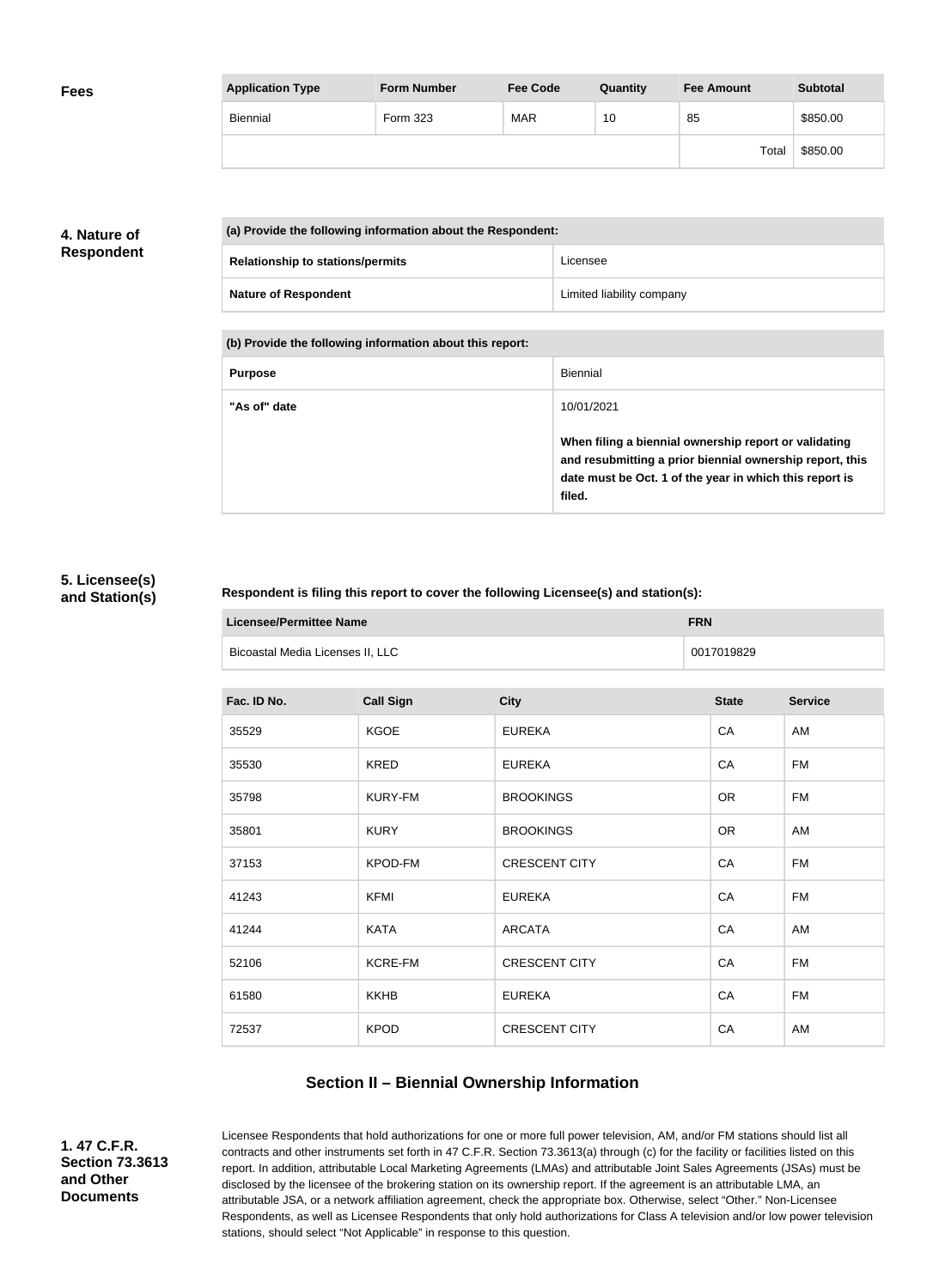| Document Information                            |                                                          |  |  |
|-------------------------------------------------|----------------------------------------------------------|--|--|
| Description of contract or instrument           | Certificate of Formation                                 |  |  |
| Parties to contract or instrument               | State of Delaware                                        |  |  |
| Date of execution                               | 09/2007                                                  |  |  |
| Date of expiration                              | No expiration date                                       |  |  |
| <b>Agreement type</b><br>(check all that apply) | Other<br><b>Agreement Type: Certificate of Formation</b> |  |  |

#### **Document Information**

| Description of contract or instrument           | <b>Operating Agreement</b>                          |
|-------------------------------------------------|-----------------------------------------------------|
| Parties to contract or instrument               | Member of Respondent                                |
| Date of execution                               | 10/2007                                             |
| Date of expiration                              | No expiration date                                  |
| <b>Agreement type</b><br>(check all that apply) | Other<br><b>Agreement Type: Operating Agreement</b> |

#### **Document Information**

| Description of contract or instrument           | Loan Agreement, Guaranty and Security documents, as<br>amended (Bicoastal Holdings Co., LLC and Licensee<br>Subsidiaries)                                 |
|-------------------------------------------------|-----------------------------------------------------------------------------------------------------------------------------------------------------------|
| Parties to contract or instrument               | Brown Brothers Harriman & Co.                                                                                                                             |
| Date of execution                               | 02/2015                                                                                                                                                   |
| Date of expiration                              | 12/2021                                                                                                                                                   |
| <b>Agreement type</b><br>(check all that apply) | Other<br><b>Agreement Type:</b> Loan Agreement, Guaranty and Security<br>documents, as amended (Bicoastal Holdings Co., LLC and<br>Licensee Subsidiaries) |

#### **Document Information**

| Description of contract or instrument           | Reaffirmations of the Security Documents (Bicoastal<br>Holdings Co., LLC and Licensee Subsidiaries) |
|-------------------------------------------------|-----------------------------------------------------------------------------------------------------|
| Parties to contract or instrument               | Brown Brothers Harriman & Co.                                                                       |
| Date of execution                               | 12/2017                                                                                             |
| Date of expiration                              | 12/2021                                                                                             |
| <b>Agreement type</b><br>(check all that apply) | Other<br><b>Agreement Type: Reaffirmations of the Security Documents</b>                            |

#### **Document Information**

| Description of contract or instrument | Amendment No. 1 to the Credit Agreement (Bicoastal<br>Holdings Co., LLC and Licensee Subsidiaries) |
|---------------------------------------|----------------------------------------------------------------------------------------------------|
| Parties to contract or instrument     | Brown Brothers Harriman & Co.                                                                      |
| Date of execution                     | 06/2020                                                                                            |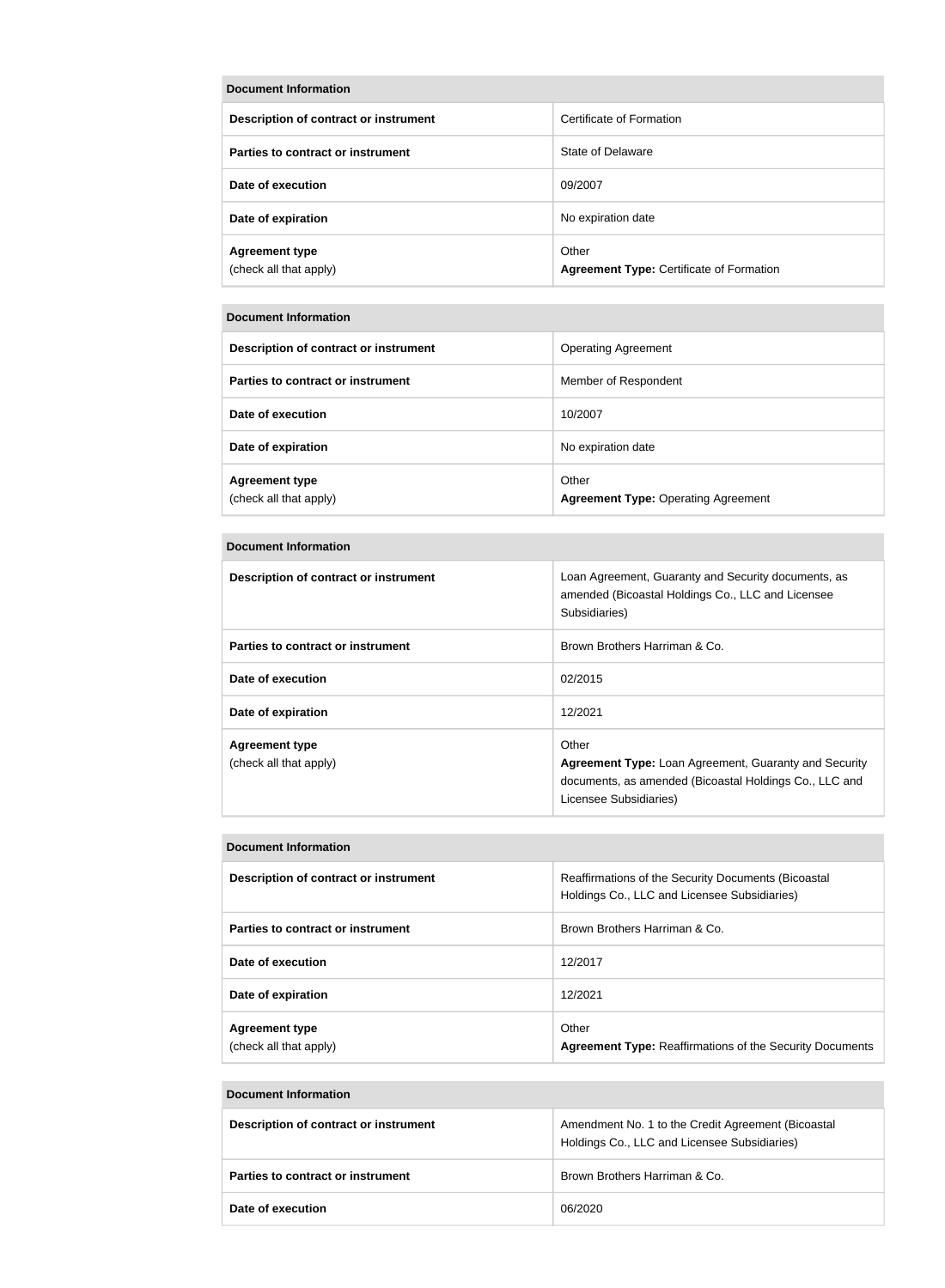| Date of expiration                              | 12/2021                                                             |
|-------------------------------------------------|---------------------------------------------------------------------|
| <b>Agreement type</b><br>(check all that apply) | Other<br>Agreement Type: Amendment No. 1 to the Credit<br>Agreement |

#### **2. Ownership Interests**

**(a)** Ownership Interests. This Question requires Respondents to enter detailed information about ownership interests by generating a series of subforms. Answer each question on each subform. The first subform listing should be for the Respondent itself. If the Respondent is not a natural person, also list each of the officers, directors, stockholders, non-insulated partners, non-insulated members, and any other persons or entities with a direct attributable interest in the Respondent pursuant to the standards set forth in 47 C.F.R. Section 73.3555. (A "direct" interest is one that is not held through any intervening companies or entities.) List each interest holder with a direct attributable interest in the Respondent separately.

Leave the percentage of total assets (Equity Debt Plus) field blank for an interest holder unless that interest holder has an attributable interest in the Respondent solely on the basis of the Commission's Equity Debt Plus attribution standard, 47 C.F.R. Section 73.3555, Note 2(i).

In the case of vertical or indirect ownership structures, list only those interests in the Respondent that also represent an attributable interest in the Licensee(s) for which the report is being submitted.

Entities that are part of an organizational structure that includes holding companies or other forms of indirect ownership must file separate ownership reports. In such a structure do not report, or file a separate report for, any interest holder that does not have an attributable interest in the Licensee(s) for which the report is being submitted.

Please see the Instructions for further detail concerning interests that must be reported in response to this question.

The Respondent must provide an FCC Registration Number for each interest holder reported in response to this question. Please see the Instructions for detailed information and guidance concerning this requirement.

| <b>FRN</b>                                                                    | 0017019829                                              |                                    |  |
|-------------------------------------------------------------------------------|---------------------------------------------------------|------------------------------------|--|
| <b>Entity Name</b>                                                            | Bicoastal Media Licenses II, LLC                        |                                    |  |
| <b>Address</b>                                                                | PO Box                                                  |                                    |  |
|                                                                               | <b>Street 1</b>                                         | 1 Blackfield Drive, #333           |  |
|                                                                               | <b>Street 2</b>                                         |                                    |  |
|                                                                               | <b>City</b>                                             | Tiburon                            |  |
|                                                                               | State ("NA" if non-U.S.<br>address)                     | CA                                 |  |
|                                                                               | <b>Zip/Postal Code</b>                                  | 94920                              |  |
|                                                                               | Country (if non-U.S.<br>address)                        | <b>United States</b>               |  |
| <b>Listing Type</b>                                                           | Respondent                                              |                                    |  |
| <b>Positional Interests</b><br>(check all that apply)                         | Respondent                                              |                                    |  |
| <b>Tribal Nation or Tribal</b><br><b>Entity</b>                               | Interest holder is not a Tribal nation or Tribal entity |                                    |  |
| <b>Interest Percentages</b><br>(enter percentage values<br>from 0.0 to 100.0) | Voting                                                  | 0.0%<br><b>Jointly Held?</b><br>No |  |
|                                                                               | <b>Equity</b>                                           | 0.0%                               |  |
|                                                                               | <b>Total assets (Equity Debt</b><br>Plus)               | 0.0%                               |  |

#### **Ownership Information**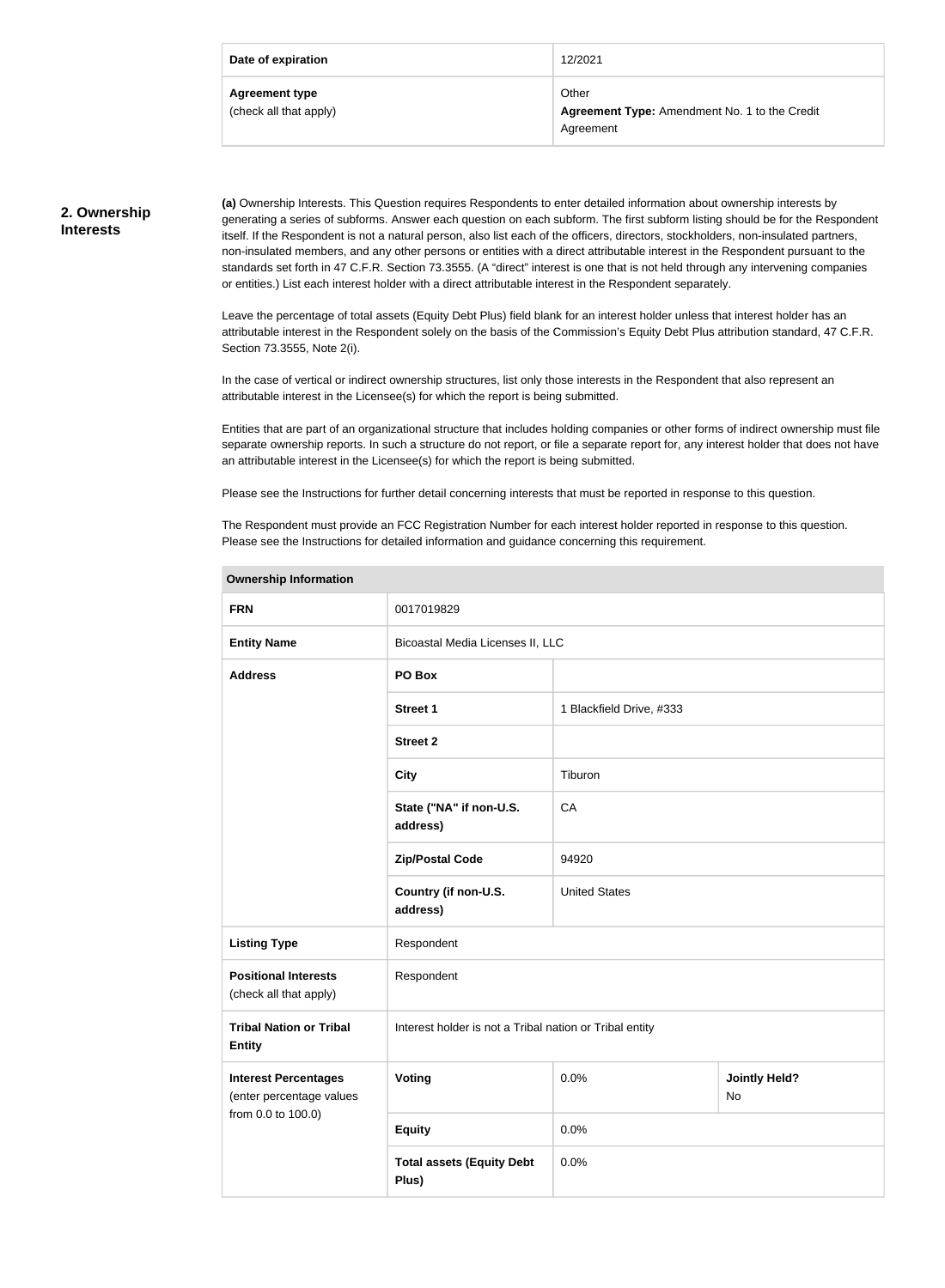**Does interest holder have an attributable interest in one or more broadcast stations that do not appear on this report?**

No

| <b>Ownership Information</b>                            |                                                                                      |                          |                            |  |
|---------------------------------------------------------|--------------------------------------------------------------------------------------|--------------------------|----------------------------|--|
| <b>FRN</b>                                              | 0004077889                                                                           |                          |                            |  |
| <b>Entity Name</b>                                      | Bicoastal Holdings Co., LLC                                                          |                          |                            |  |
| <b>Address</b>                                          | PO Box                                                                               |                          |                            |  |
|                                                         | <b>Street 1</b>                                                                      | 1 Blackfield Drive, #333 |                            |  |
|                                                         | <b>Street 2</b>                                                                      |                          |                            |  |
|                                                         | <b>City</b>                                                                          | Tiburon                  |                            |  |
|                                                         | State ("NA" if non-U.S.<br>address)                                                  | CA                       |                            |  |
|                                                         | <b>Zip/Postal Code</b>                                                               | 94920                    |                            |  |
|                                                         | Country (if non-U.S.<br>address)                                                     | <b>United States</b>     |                            |  |
| <b>Listing Type</b>                                     | Other Interest Holder                                                                |                          |                            |  |
| <b>Positional Interests</b><br>(check all that apply)   | LC/LLC/PLLC Member, Owner                                                            |                          |                            |  |
| <b>Tribal Nation or Tribal</b><br><b>Entity</b>         | Interest holder is not a Tribal nation or Tribal entity                              |                          |                            |  |
| <b>Interest Percentages</b><br>(enter percentage values | Voting                                                                               | 100.0%                   | <b>Jointly Held?</b><br>No |  |
| from 0.0 to 100.0)                                      | <b>Equity</b>                                                                        | 100.0%                   |                            |  |
|                                                         | <b>Total assets (Equity Debt</b><br>Plus)                                            | 0.0%                     |                            |  |
|                                                         | Does interest holder have an attributable interest in one or more broadcast stations |                          | Yes                        |  |

**that do not appear on this report?**

| <b>Ownership Information</b> |                                     |                      |
|------------------------------|-------------------------------------|----------------------|
| <b>FRN</b>                   | 0019331479                          |                      |
| <b>Name</b>                  | Michael R. Wilson                   |                      |
| <b>Address</b>               | PO Box                              |                      |
|                              | <b>Street 1</b>                     | 7909 Creation Court  |
|                              | <b>Street 2</b>                     |                      |
|                              | <b>City</b>                         | Sparks               |
|                              | State ("NA" if non-U.S.<br>address) | <b>NV</b>            |
|                              | <b>Zip/Postal Code</b>              | 89436                |
|                              | Country (if non-U.S.<br>address)    | <b>United States</b> |
| <b>Listing Type</b>          | Other Interest Holder               |                      |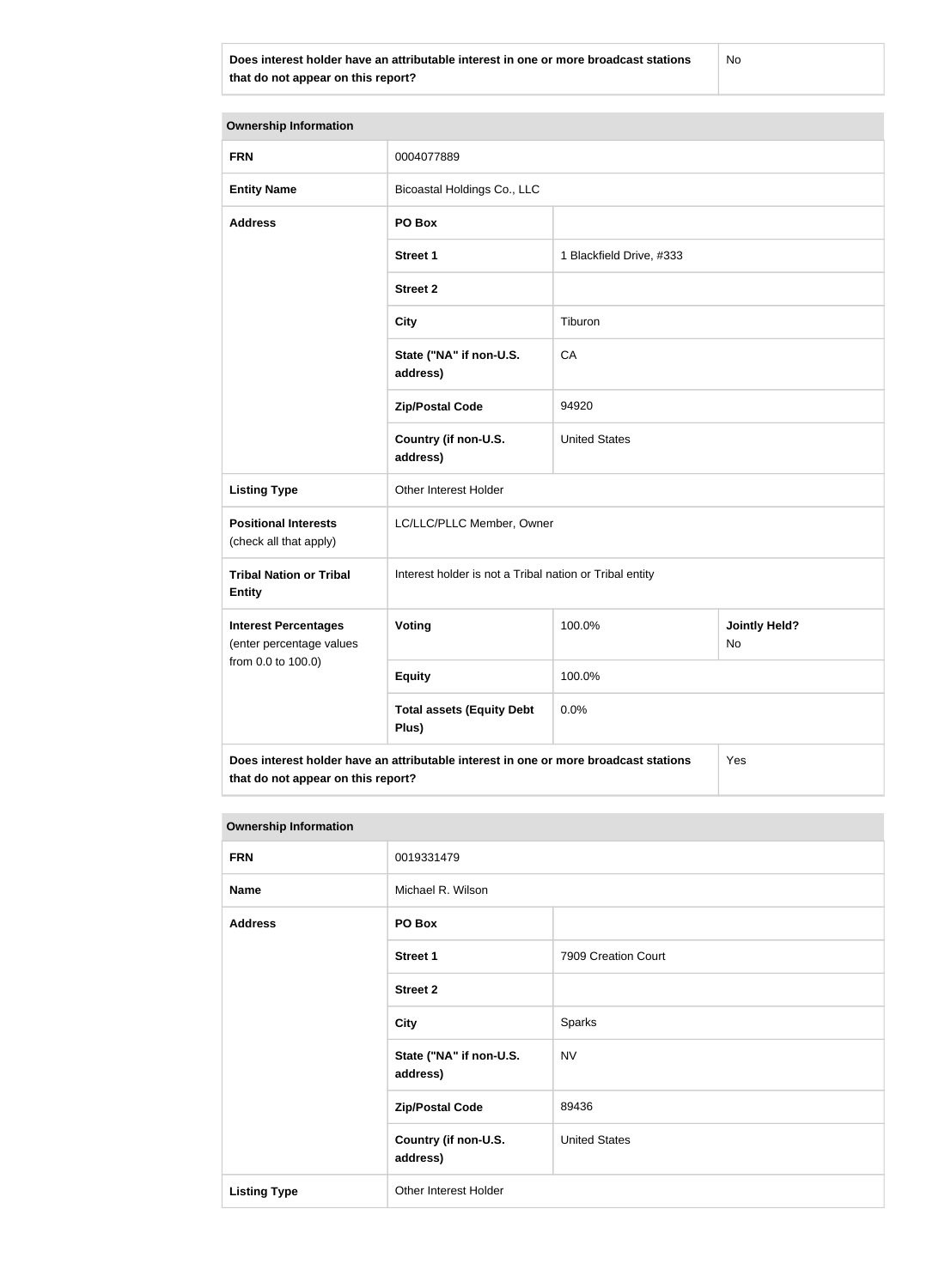| <b>Positional Interests</b><br>(check all that apply)                                              | Officer, Other - President                |                        |                            |
|----------------------------------------------------------------------------------------------------|-------------------------------------------|------------------------|----------------------------|
| Citizenship, Gender,<br><b>Ethnicity, and Race</b><br><b>Information (Natural</b><br>Persons Only) | <b>Citizenship</b>                        | <b>US</b>              |                            |
|                                                                                                    | Gender                                    | Male                   |                            |
|                                                                                                    | <b>Ethnicity</b>                          | Not Hispanic or Latino |                            |
|                                                                                                    | Race                                      | White                  |                            |
| <b>Interest Percentages</b><br>(enter percentage values<br>from 0.0 to 100.0)                      | <b>Voting</b>                             | 0.0%                   | <b>Jointly Held?</b><br>No |
|                                                                                                    | <b>Equity</b>                             | 0.0%                   |                            |
|                                                                                                    | <b>Total assets (Equity Debt</b><br>Plus) | 0.0%                   |                            |
| Does interest holder have an attributable interest in one or more broadcast stations<br>Yes        |                                           |                        |                            |

**that do not appear on this report?**

| <b>Ownership Information</b>                              |                                                                                      |                          |                            |  |
|-----------------------------------------------------------|--------------------------------------------------------------------------------------|--------------------------|----------------------------|--|
| <b>FRN</b>                                                | 0019226687                                                                           |                          |                            |  |
| <b>Name</b>                                               | Kevin P. Mostyn                                                                      |                          |                            |  |
| <b>Address</b>                                            | PO Box                                                                               |                          |                            |  |
|                                                           | <b>Street 1</b>                                                                      | 1 Blackfield Drive, #333 |                            |  |
|                                                           | <b>Street 2</b>                                                                      |                          |                            |  |
|                                                           | <b>City</b>                                                                          | Tiburon                  |                            |  |
|                                                           | State ("NA" if non-U.S.<br>address)                                                  | CA                       |                            |  |
|                                                           | <b>Zip/Postal Code</b>                                                               | 94920                    |                            |  |
|                                                           | Country (if non-U.S.<br>address)                                                     | <b>United States</b>     |                            |  |
| <b>Listing Type</b>                                       | Other Interest Holder                                                                |                          |                            |  |
| <b>Positional Interests</b><br>(check all that apply)     | Officer, Other - VP/CTO                                                              |                          |                            |  |
| Citizenship, Gender,                                      | <b>Citizenship</b>                                                                   | <b>US</b>                |                            |  |
| <b>Ethnicity, and Race</b><br><b>Information (Natural</b> | Gender                                                                               | Male                     |                            |  |
| Persons Only)                                             | <b>Ethnicity</b>                                                                     | Not Hispanic or Latino   |                            |  |
|                                                           | Race                                                                                 | White                    |                            |  |
| <b>Interest Percentages</b><br>(enter percentage values   | Voting                                                                               | 0.0%                     | <b>Jointly Held?</b><br>No |  |
| from 0.0 to 100.0)                                        | <b>Equity</b>                                                                        | 0.0%                     |                            |  |
|                                                           | <b>Total assets (Equity Debt</b><br>Plus)                                            | 0.0%                     |                            |  |
| that do not appear on this report?                        | Does interest holder have an attributable interest in one or more broadcast stations |                          | Yes                        |  |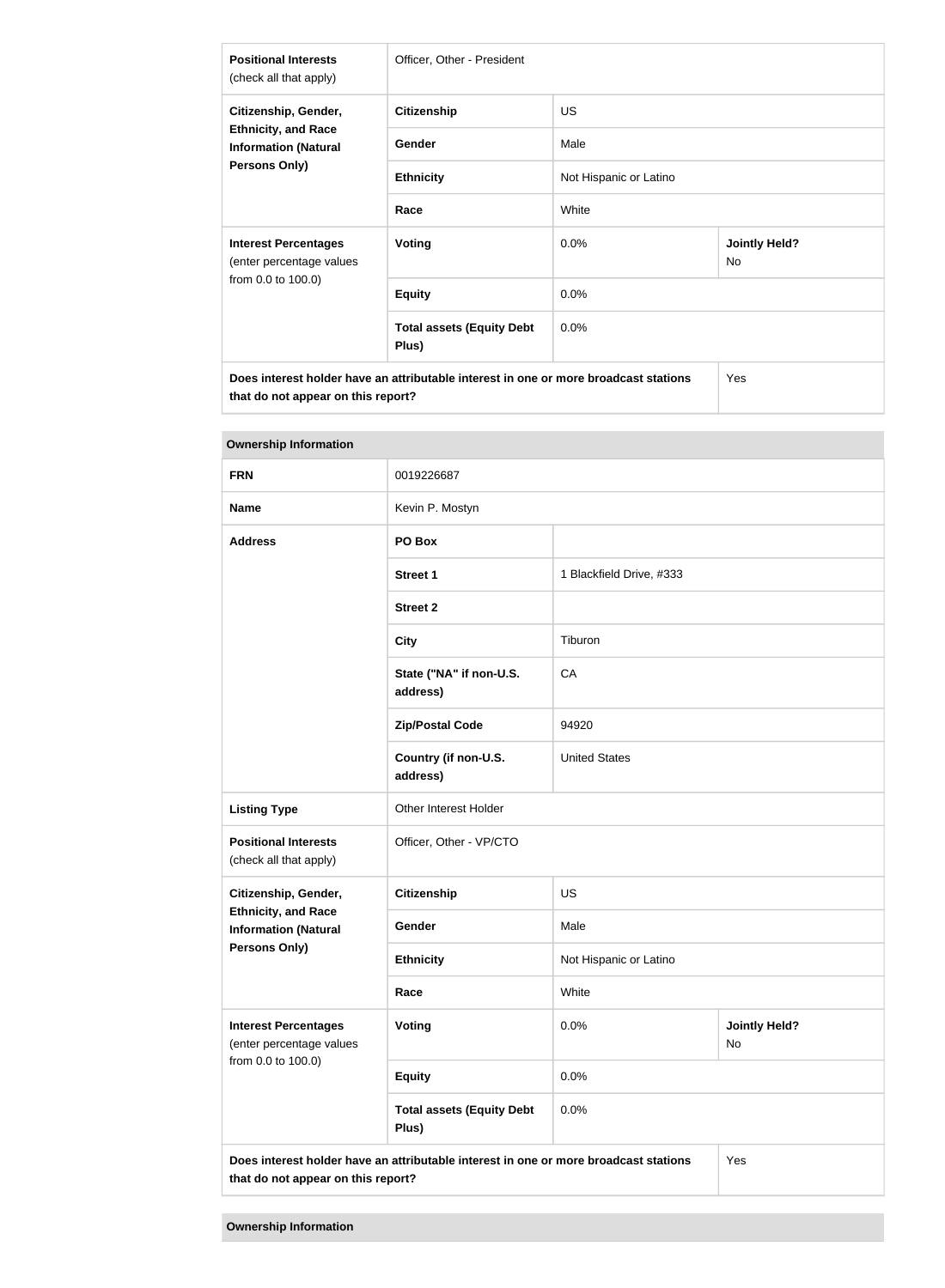| <b>FRN</b>                                                | 0019374883                                                                           |                           |                            |
|-----------------------------------------------------------|--------------------------------------------------------------------------------------|---------------------------|----------------------------|
| <b>Name</b>                                               | Brian J. Parente                                                                     |                           |                            |
| <b>Address</b>                                            | PO Box                                                                               |                           |                            |
|                                                           | <b>Street 1</b>                                                                      | 965 Fifth Avenue, Apt. 8A |                            |
|                                                           | <b>Street 2</b>                                                                      |                           |                            |
|                                                           | <b>City</b>                                                                          | New York                  |                            |
|                                                           | State ("NA" if non-U.S.<br>address)                                                  | <b>NY</b>                 |                            |
|                                                           | <b>Zip/Postal Code</b>                                                               | 10075                     |                            |
|                                                           | Country (if non-U.S.<br>address)                                                     | <b>United States</b>      |                            |
| <b>Listing Type</b>                                       | Other Interest Holder                                                                |                           |                            |
| <b>Positional Interests</b><br>(check all that apply)     | Officer, Other - Vice President                                                      |                           |                            |
| Citizenship, Gender,                                      | <b>Citizenship</b><br><b>US</b>                                                      |                           |                            |
| <b>Ethnicity, and Race</b><br><b>Information (Natural</b> | Gender                                                                               | Male                      |                            |
| <b>Persons Only)</b>                                      | <b>Ethnicity</b>                                                                     | Not Hispanic or Latino    |                            |
|                                                           | Race                                                                                 | White                     |                            |
| <b>Interest Percentages</b><br>(enter percentage values   | Voting                                                                               | 0.0%                      | <b>Jointly Held?</b><br>No |
| from 0.0 to 100.0)                                        | <b>Equity</b>                                                                        | 0.0%                      |                            |
|                                                           | <b>Total assets (Equity Debt</b><br>Plus)                                            | 0.0%                      |                            |
| that do not appear on this report?                        | Does interest holder have an attributable interest in one or more broadcast stations |                           | Yes                        |

#### **Ownership Information**

| <b>FRN</b>                                            | 0019350164                          |                      |
|-------------------------------------------------------|-------------------------------------|----------------------|
| <b>Name</b>                                           | Paul A. Moses                       |                      |
| <b>Address</b>                                        | PO Box                              |                      |
|                                                       | <b>Street 1</b>                     | 554 Woodford Road    |
|                                                       | <b>Street 2</b>                     |                      |
|                                                       | <b>City</b>                         | <b>North Wales</b>   |
|                                                       | State ("NA" if non-U.S.<br>address) | PA                   |
|                                                       | <b>Zip/Postal Code</b>              | 19454                |
|                                                       | Country (if non-U.S.<br>address)    | <b>United States</b> |
| <b>Listing Type</b>                                   | Other Interest Holder               |                      |
| <b>Positional Interests</b><br>(check all that apply) | Officer, Other - VP/CFO             |                      |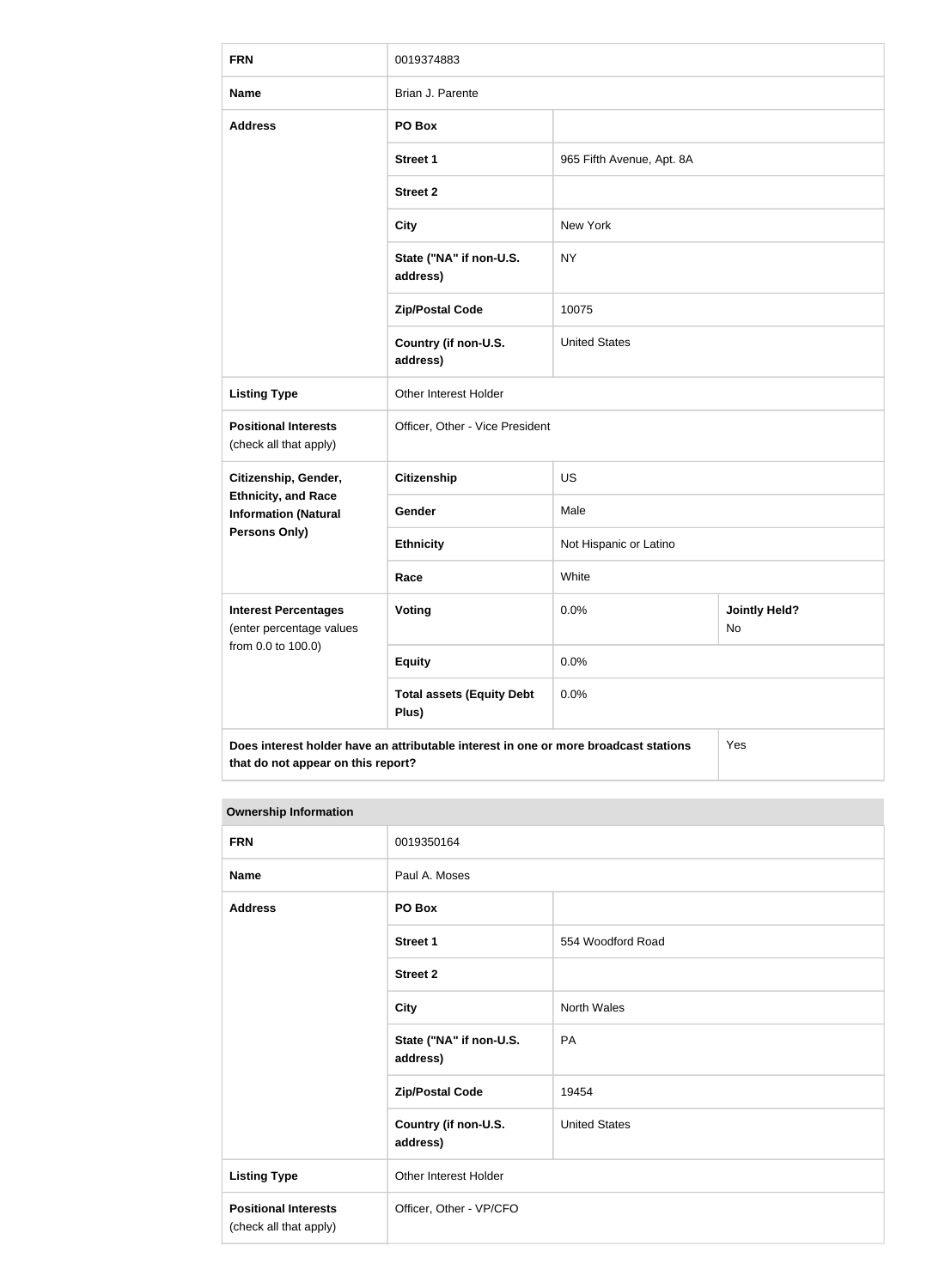| Citizenship, Gender,<br><b>Ethnicity, and Race</b><br><b>Information (Natural</b><br><b>Persons Only)</b> | <b>Citizenship</b>                                                                   | US.                    |                            |
|-----------------------------------------------------------------------------------------------------------|--------------------------------------------------------------------------------------|------------------------|----------------------------|
|                                                                                                           | Gender                                                                               | Male                   |                            |
|                                                                                                           | <b>Ethnicity</b>                                                                     | Not Hispanic or Latino |                            |
|                                                                                                           | Race                                                                                 | White                  |                            |
| <b>Interest Percentages</b><br>(enter percentage values                                                   | Voting                                                                               | $0.0\%$                | <b>Jointly Held?</b><br>No |
| from 0.0 to 100.0)                                                                                        | <b>Equity</b>                                                                        | 0.0%                   |                            |
|                                                                                                           | <b>Total assets (Equity Debt</b><br>Plus)                                            | $0.0\%$                |                            |
| that do not appear on this report?                                                                        | Does interest holder have an attributable interest in one or more broadcast stations |                        | Yes                        |

| (b) Respondent certifies that any interests, including equity, financial, or voting | Yes |
|-------------------------------------------------------------------------------------|-----|
| interests, not reported in this filing are non-attributable.                        |     |
| If "No," submit as an exhibit an explanation.                                       |     |

| (c) Does the Respondent or any reported interest holder         | No. |
|-----------------------------------------------------------------|-----|
| hold an attributable interest in any newspaper entities in      |     |
| the same market as any station for which this report is         |     |
| filed, as defined in 47 C.F.R. Section 73.3555?                 |     |
| If "Yes," provide information describing the interest(s), using |     |
| EITHER the subform OR the spreadsheet option below.             |     |
| Respondents with a large number (50 or more) of entries to      |     |
| submit should use the spreadsheet option.                       |     |
| NOTE: Spreadsheets must be submitted in a special XML           |     |
| Spreadsheet format with the appropriate structure that is       |     |
| specified in the documentation. For instructions on how to      |     |
| use the spreadsheet option to complete this question            |     |
| (including templates to start with), please Click Here.         |     |
| If using the subform, leave the percentage of total assets      |     |
| (Equity Debt Plus) field blank for an interest holder unless    |     |
| that interest holder has an attributable interest in the        |     |
| newspaper entity solely on the basis of the Commission's        |     |
| Equity Debt Plus attribution standard, 47 C.F.R. Section        |     |
| 73.3555, Note 2(i). If using an XML Spreadsheet, enter "NA"     |     |
| into the percentage of total assets (Equity Debt Plus) field    |     |
| for an interest holder unless that interest holder has an       |     |
| attributable interest in the newspaper entity solely on the     |     |
| basis of the Commission's Equity Debt Plus attribution          |     |
| standard.                                                       |     |
| The Respondent must provide an FCC Registration Number          |     |
| for each interest holder reported in response to this           |     |
| question. Please see the Instructions for detailed information  |     |
| and guidance concerning this requirement.                       |     |

**(d) Are any of the individuals listed as an attributable interest holder in the Respondent married to each other or related to each other as parentchild or as siblings?** No

If "Yes," provide the following information for each such the relationship.